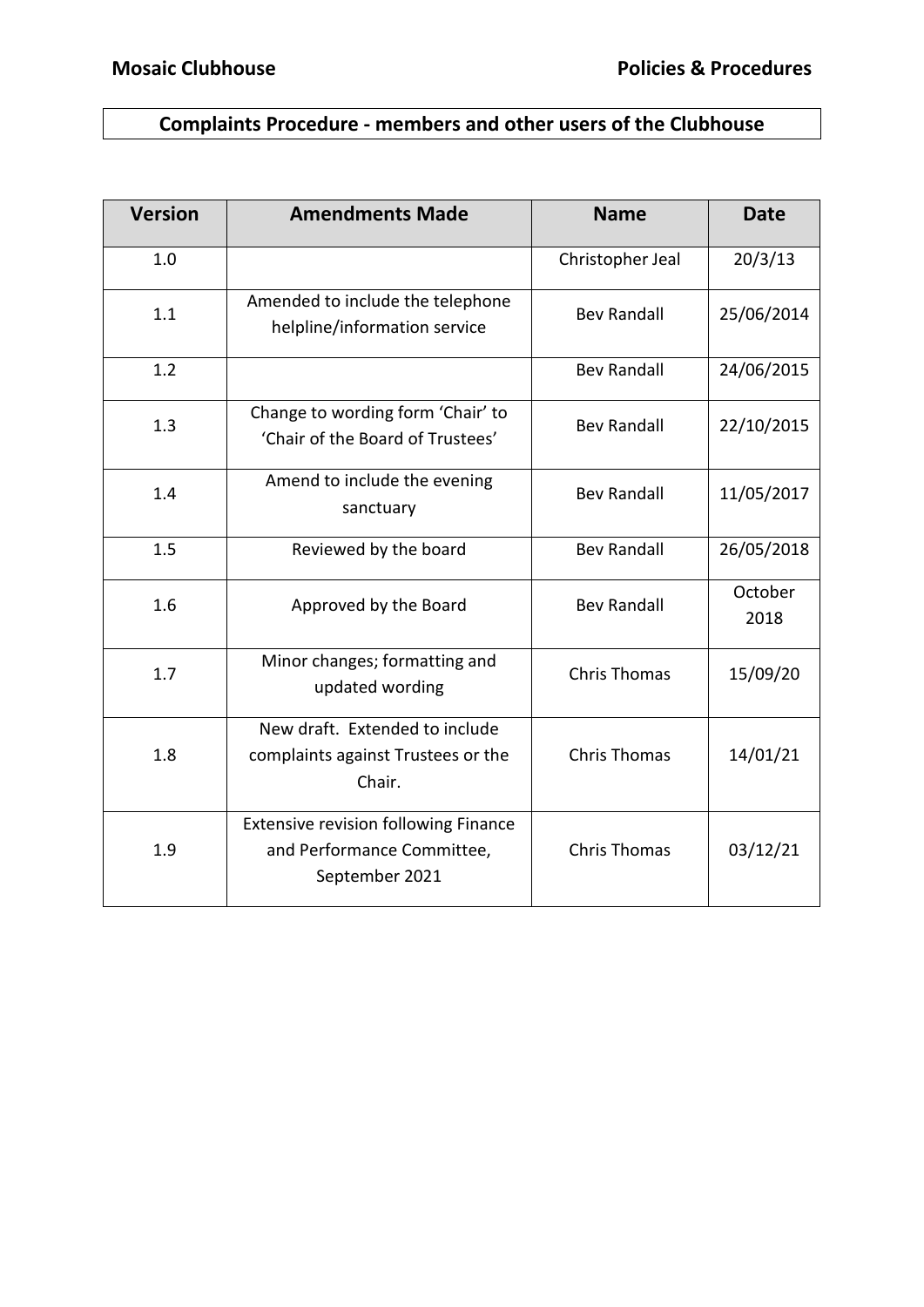### **Complaints Procedure - members and other users of the Clubhouse**

*THIS PROCEDURE IS DISPLAYED PROMINENTLY THROUGHOUT THE CLUBHOUSE BUILDING*

If you are disappointed by anything happening at the clubhouse, including the Evening Sanctuary or the Information Hub, you have a right to complain about it.

#### **Procedure for making complaints**

**Stage 1: Informal resolution -** In the first instance, please raise it with an Engagement Worker or any other member of staff. We hope that in our community most issues can be dealt with quickly and effectively without the need to make a formal complaint. If you are still not satisfied, then you should follow this procedure.

#### **For all complaints except complaints about the CEO or a trustee:**

**Stage 2: complaint in writing to the Chief Executive** – Complaints should be in writing by email or letter and addressed to the Chief Executive of Mosaic Clubhouse.

#### **Investigations of complaints**

- Complaints will be looked into either by the Chief Executive or someone chosen by them
- Your complaint will be acknowledged within two working days
- You will be informed about how the investigation's progressing within 20 working days
- You will receive a full written response to your complaint within 30 working days

If your complaint is about the Chief Executive or a Trustee, then it should be addressed to the Chair of Trustees, using the emai[l complaints@mosaic-clubhouse.org.](mailto:complaints@mosaic-clubhouse.org)

If your complaint is about the Chair of Trustees, please address it in writing by email or letter to the Chief Executive.

The timescales for an investigation into complaints about the Chief Executive, the Chair of Trustees or any other Trustee remain the same.

**Stage 3: Review –** If you are not satisfied with the response to your complaint, then you may request a review. The request must also be in writing by email and will usually be addressed to the CEO. A request for a review of an outcome relating to the CEO or a trustee should be addressed to the Chair of trustees: requests relating to the Chair of the trustees should be addressed to the CEO or to another trustee. Requests will be acknowledged within two working days of being received. Following this, a review will be carried out either by the Chair of the Board of Trustees, someone chosen by them or by an external reviewer as appropriate. You will be informed of this progress within 20 working days.

If your complaint has not been resolved through the steps in this policy, you may wish to complain to the Charity Commission. The gov.uk website has information about where to send your complaint: [www.gov.uk/complain-about-charity](http://www.gov.uk/complain-about-charity)